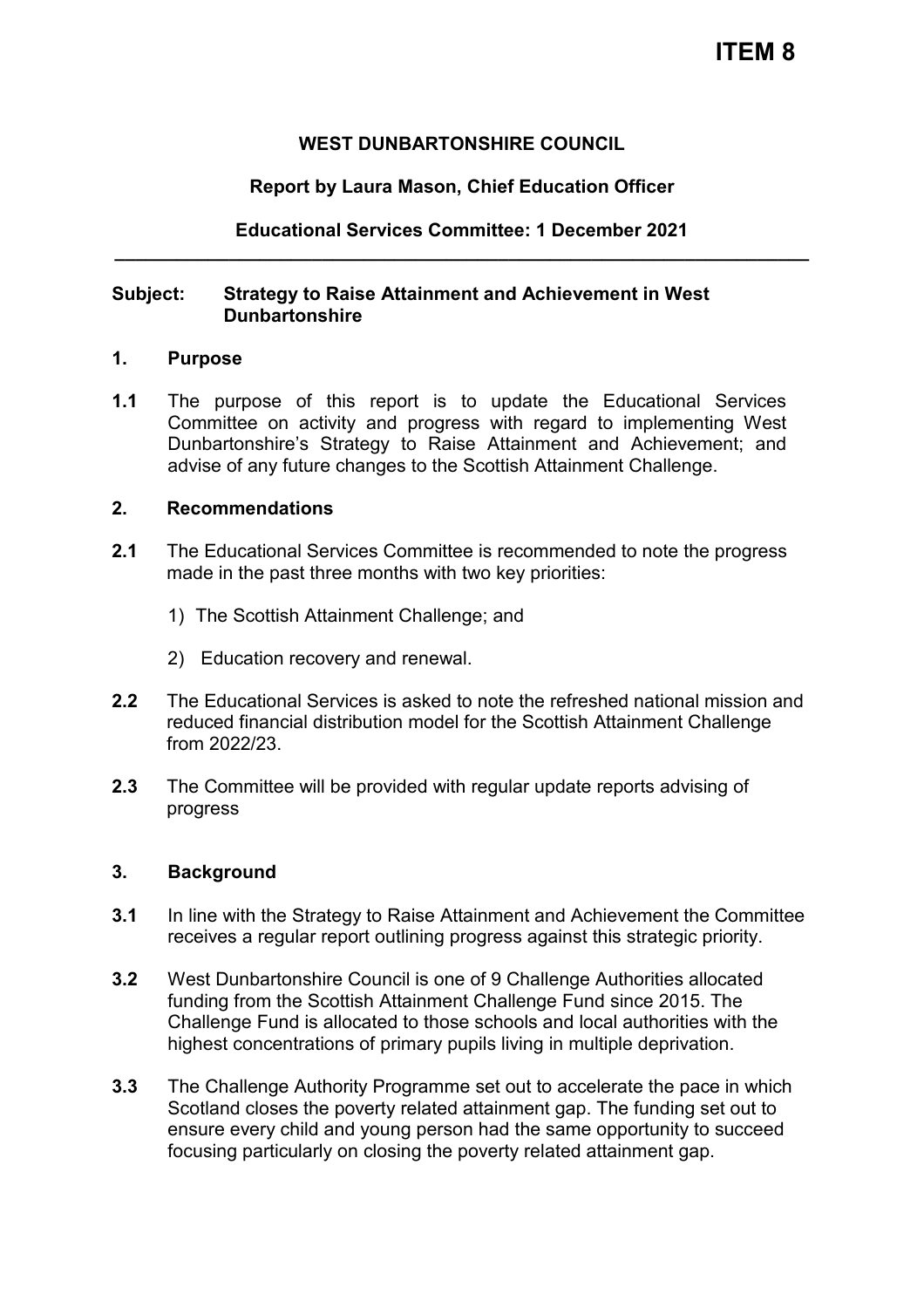- **3.4** In January 2021, Scottish Government announced a continuation of the Attainment Scotland Fund for one more year. The allocation to the Council for 2021/22 is £2,043,815m funding 4 West Dunbartonshire Council Scottish Attainment Challenge projects: Early Level Play and Learning; Raising Attainment and Narrowing the Gap focusing on literacy and numeracy; Better Well Being Better Learning; and School Improvement Partnerships. The projects aim to improve outcomes for all children and young people (equity) and deliver sustained educational improvement (excellence).
- **3.5** West Dunbartonshire Council's Scottish Attainment Challenge Project Plan for 2021/22 is on track with a mid year budget forecast submitted to Scottish Government in October predicting full budget spend for the session 2021/22.
- **3.6** In March 2017 Scottish Government introduced Pupil Equity Funding (PEF); allocating funds directly to schools to help close the poverty related attainment gap as another dimension of the Scottish Attainment Challenge. Individual school funding is based on Free Meal Entitlement. In 2021/22 West Dunbartonshire schools received £3,797,365m Pupil Equity Funding.
- **3.7** In November 2021 Scottish Government announced a refreshed Scottish Attainment Challenge programme. There are three major areas of change: mission, funding, governance/accountability.

#### Mission

The refreshed Scottish Attainment Challenge mission:

'*To use education to improve outcomes for children and young people impacted by poverty;* 

*By tackling the poverty related attainment gap to deliver on the Government's vision of equity and excellence in education'.*

### Funding

A tapered redistribution of the £43million of Challenge Authority funding currently distributed to the nine Challenge Authorities to a strategic needs based distribution across all 32 local authorities will be introduced in 2022/23.

PEF funding will continue to be distributed directly to schools and in 2022/23 will continue to be allocated based on Free Meal Entitlement (FME).

### Governance / Accountability

Governance of the Scottish Attainment Challenge is under review/revision in three areas: reporting requirements; setting clear ambitions for progress; and creating an accountability framework.

#### **4.0 Main Issues**

- **4.1** The Scottish Attainment Challenge
- **4.1.1** From 2022/23 the new Scottish Attainment Challenge funding model will reduce the annual income to West Dunbartonshire reducing the capacity of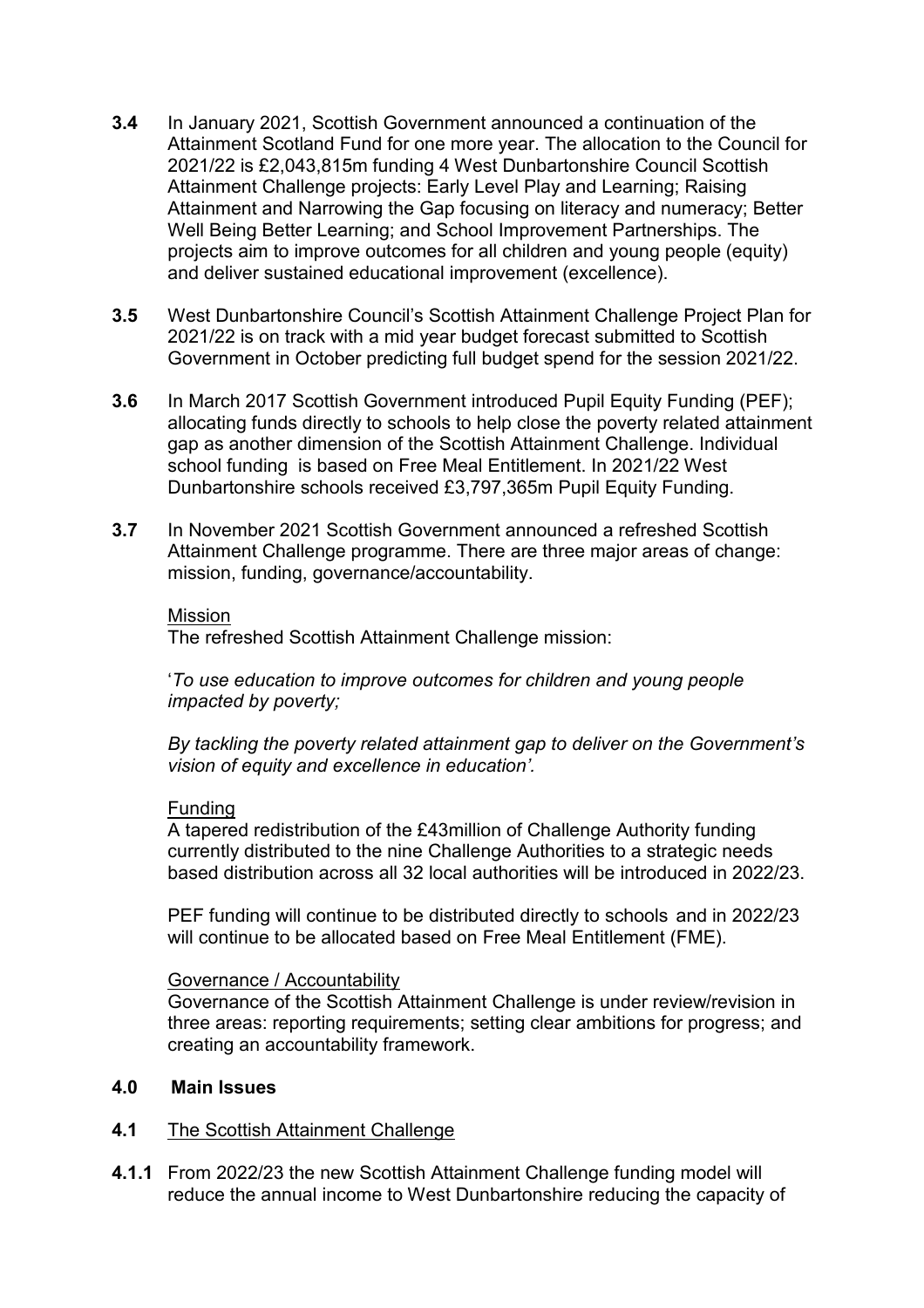the service to deliver strategic priorities for raised attainment and achievement.

- **4.1.2** Building on achievements made since 2015 the service is developing plans to both accelerate and embed progress in academic session 2021/22 and 2022/23. Plans to support delivery will be reviewed to reflect any changes to the Scottish Attainment Challenge funding and governance model.
- **4.1.3** The continuation of PEF funding directly to schools will increase the level of accountability for delivering outcomes by schools. The local authority is responsible for the quality of education in West Dunbartonshire and will require sufficient capacity to deliver any increased scrutiny and accountability for the delivery of PEF funded outcomes by schools.
- **4.1.4** West Dunbartonshire has a mature and embedded Scottish Attainment Challenge strategy. In session 2021/22 a set of thematic reviews are being conducted by central officers and headteachers to review the Scottish Attainment Challenge projects across early, primary, secondary and specialist settings. The first review took place in November 2021 focussing on the provision of nurture education in primary and secondary schools. The review considered the impact of nurture on children and young people's well being and attainment. A report and recommendations will be submitted to the Chief Education Officer in January 2022.

### **4.2** COVID Recovery and Renewal

- **4.2.1** In the period September to December the service progressed with the action plans presented to September's Education Committee as part of the Covid recovery and renewal strategy for session 2021/22. Elected members are asked to note that in the period September to October some pausing of plans was necessary to take account of any COVID related pupil and / or staff absence.
- **4.2.2** Working in collaboration with schools and early learning centres central officers have focussed in this period on key workstreams in the areas of attainment, learning, teaching and assessment.

### Attainment

Primary headteachers have engaged in a series of professional learning sessions reviewing leadership and management of attainment in literacy in the Broad General Education. The sessions provided opportunity for sharing what works well and developing a shared quality standard for use in all West Dunbartonshire primary schools. The delivery of the shared standard will be monitored by officers at school visits in January to March 2022.

Central Officers have met with all headteachers to review school progress and achievement and identify areas for collaboration and improvement. West Dunbartonshire's Attainment Advisor from Education Scotland is engaged in visits to schools to discuss progress with outcomes for equity. Three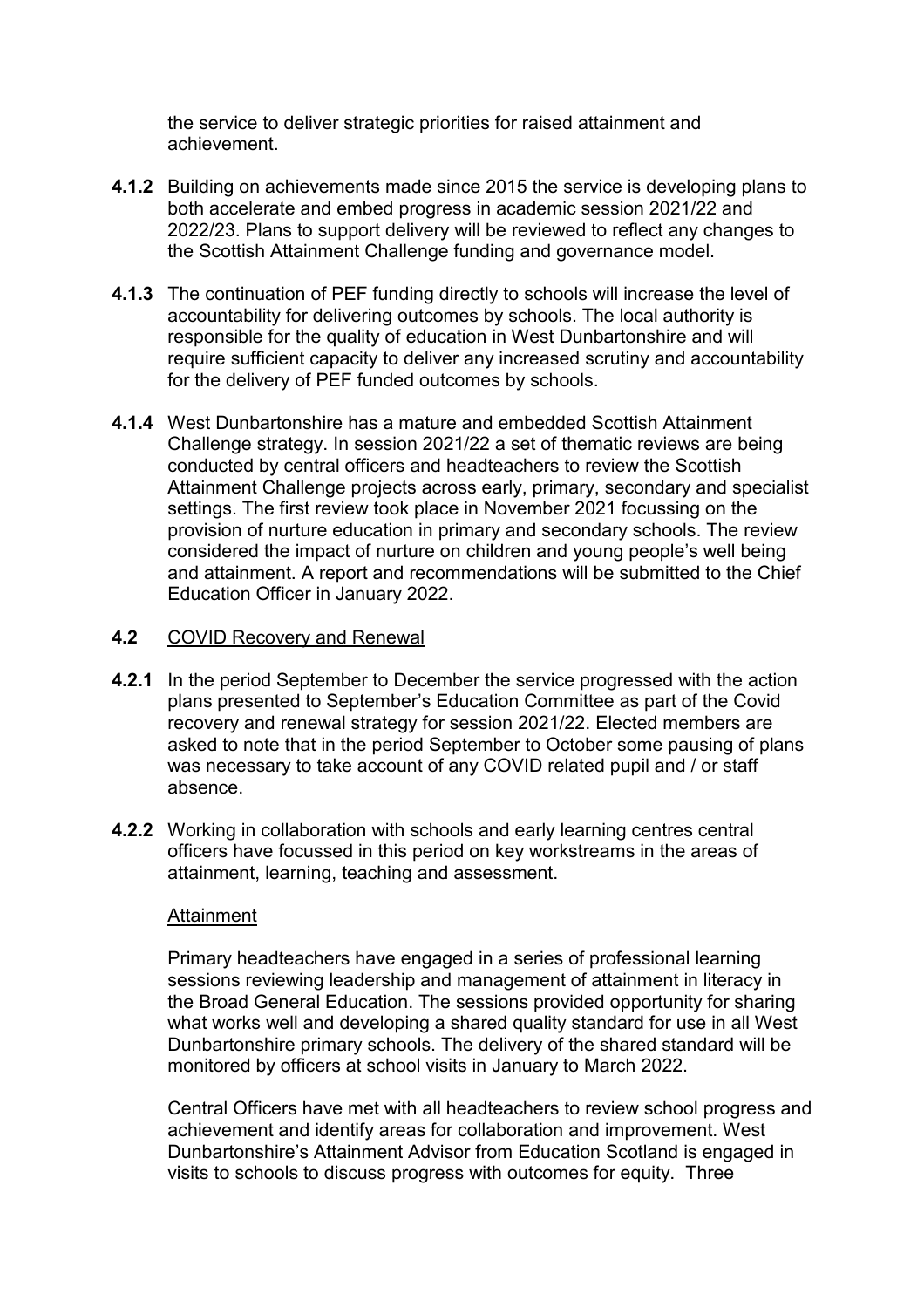headteachers have been seconded to work alongside central officers to deliver recovery and renewal projects to support improvement.

### Learning, Teaching and Assessment

A group of primary and secondary teachers are engaged in a West Partnership Programme aimed at supporting on- going professional learning for teachers about high quality learning and teaching. The programme involves attendance at professional learning seminars; being mentored by an experienced depute headteacher; and delivering a case study project to improve an aspect of learning, teaching and assessment. The participants have engaged in dialogue with their headteachers regarding areas they wish to develop and are now beginning to plan case studies which will be implemented in January / February 2022. Eight experienced West Dunbartonshire depute headteachers are supporting the programme by acting as mentors for the teachers involved. The mentors are being supported to deliver their role by attending the Delivering Mentorship accreditation programme at Glasgow Caledonia University.

**4.2.3** The service Improvement Framework developed to monitor quality and standards in all educational settings has been revised as part of the recovery and renewal programme. The Framework provides a model for developing and implementing changes leading to improvement. The revised Improvement Framework is structured around aims, strands and dimensions:

### Aims

- Strengthen the impact of our collaborative culture to support delivery of improved attainment and achievement for all children and young people;
- deliver consistently high quality learning experiences which lead to high quality outcomes across all classrooms and establishments; and
- build the capacity for sustained change through the sharing of learning and expertise across improvement partnerships within and outwith West Dunbartonshire.

### **Strands**

- Monitoring and Quality Assurance
- Building Capacity for Improvement

### **Dimensions**

- Collaborative Improvement
- Enhanced Support
- Enhanced Scrutiny and Support
- Leadership Development

The Improvement Framework has been developed by senior officers and is reflective of any national indicators and measures of success and quality. It will be implemented by central officers, headteachers and heads of centres who will work collaboratively to deliver the programme dimensions. This builds on the strong commitment by the service to empowering headteachers and schools.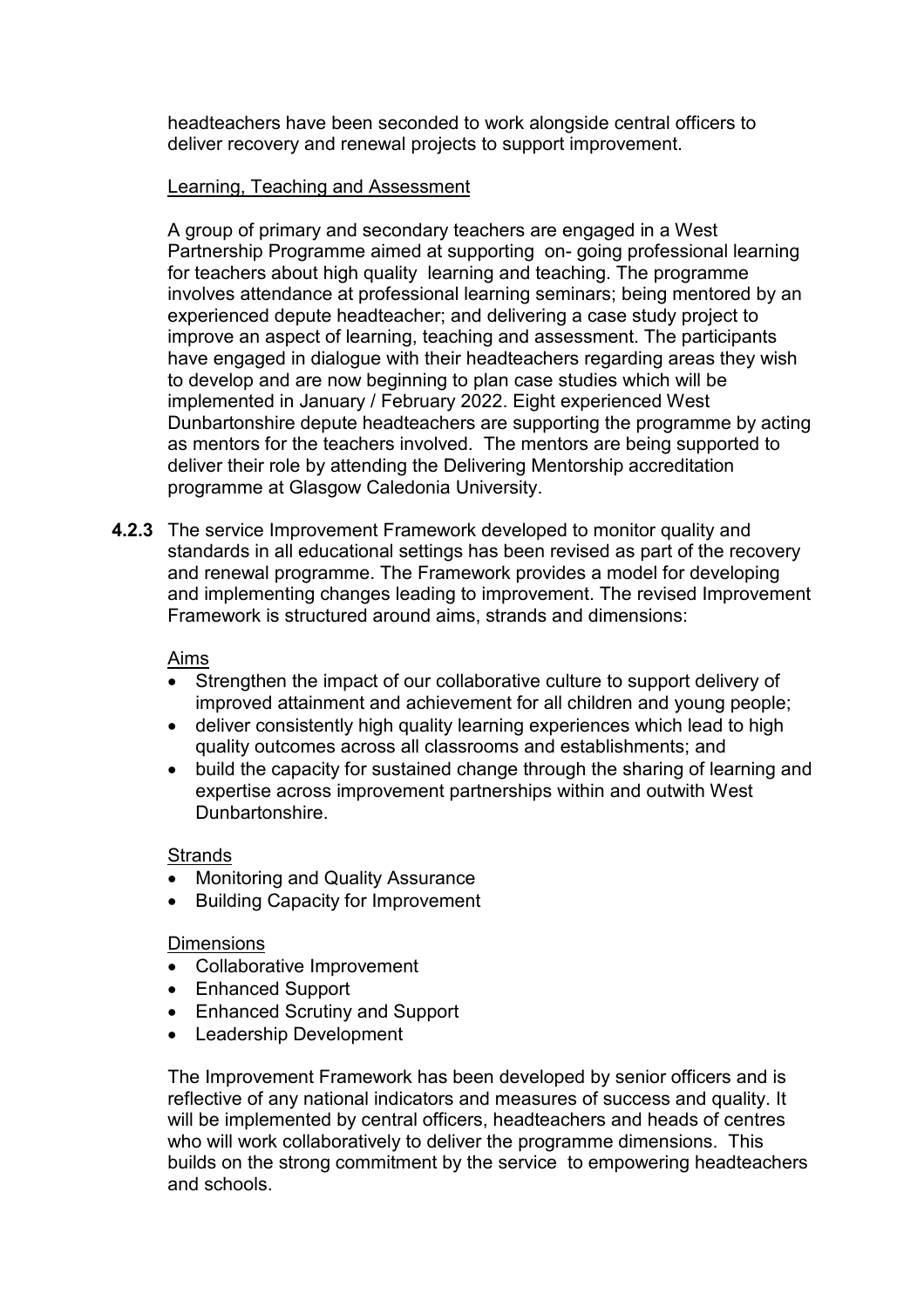## **4.3** Achievement through positive values

In accordance with the Council strategic priorities to achieve independent, empowered and safe communities two contexts for learning have been made priority for all West Dunbartonshire schools:

- Anti- sectarian education; and
- Learning for Sustainability.

These contexts are included as part of the curriculum on offer to promote positive social values in all schools. The social values promoted in West Dunbartonshire Schools are in line with the attributes and capabilities of Curriculum for Excellence the national curriculum for Scottish Schools. The Curriculum for Excellence capacities aspire for young people in Scotland to become successful learners, confident individuals, responsible citizens and effective contributors.

# **4.3.1** Anti- sectarian education

West Dunbartonshire Council has commissioned an education programme to be offered to all schools between 2021 and the end of 2022. Two organisations will deliver the programme: Show Racism the Red Card and Nil By Mouth. Workshops will be offered to key stages in primary and secondary schools. Headteacher briefing sessions with each organisation are planned for the end of November.

# **4.3.2** Learning for Sustainability

All West Dunbartonshire schools and early learning centres have developed action plans for COP26 focussing on the United Nations Sustainable Development Goals. These Sustainable Development Goals are part of ongoing developments in Learning for Sustainability and support action points in West Dunbartonshire's Learning for Sustainability Action Plan.

In October children and young people posed questions to our local elected members on climate change as part of 'The Moment' on 29<sup>th</sup> October. 'The Moment 'was an opportunity for children and young people across Scotland to engage with their local elected representatives to voice their expectations and wants for their future. Questions about a range of subjects were posed to local elected members by West Dunbartonshire primary and secondary pupils. Some examples of the questions asked are:

- How can we make car charging units more available?
- What can we do about the shocking amount of clothing wasted each year?
- How can we stop plastic pollution?
- How can we save endangered animals?
- How does the council plan to fulfil the COP26 promises?

The voices of the young people of West Dunbartonshire and responses from local elected representatives were videoed and collated in an online book.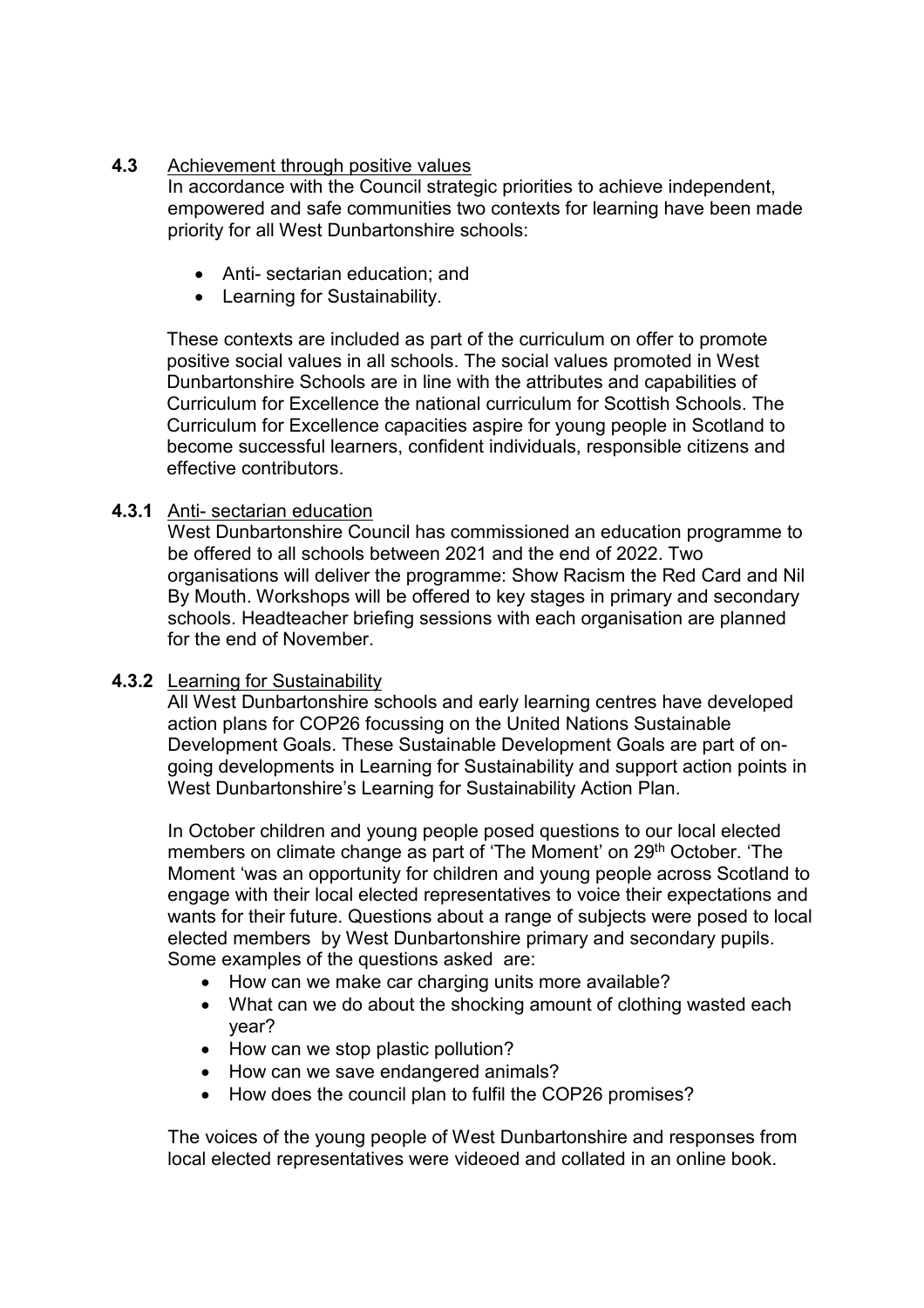The project was a collaboration between Educational Services and Working 4U.

During the period of COP 26 all schools and early learning centres provided a wide range of experiences to engage and motivate our young people including assemblies, workshops, creative learning and STEM challenges, research and investigations. Examples can be found at [#WDCCOP26](https://twitter.com/search?q=%23wdccop26)

The work of two schools Saint Peter the Apostle and St Eunan's was presented at the COP26 Conference in November as part of a partnership project with Glasgow University. Both schools engaged in a video link with students from Chile to discuss local and international climate issues impacting their lives. The students from Chile presented four local projects they were undertaking to tackle climate change from dealing with odours in landfill sites to the recycling and repurposing of plastic bottles.

The West Dunbartonshire COP26 Programme can be accessed at the [WDC](https://sites.google.com/ourcloud.buzz/wdcop26/home)  [COP26 website.](https://sites.google.com/ourcloud.buzz/wdcop26/home)

### **5. People Implications**

**5.1** The new Scottish Attainment Challenge tiered funding approach from 2022/ 23 will reduce the number of staff West Dunbartonshire is able to fund to deliver Scottish Attainment Challenge workstreams. Initial scoping of Scottish Attainment Challenge funded posts has identified that the majority are seconded and if there is not sufficient funding they will revert to their substantive posts in line with their terms and conditions of employment.

## **6. Financial Implication and Procurement Implications**

- **6.1** For 2021/22 the Council has been awarded the same sum as received in 2020/21, £2.044m. This is divided broadly as follows: £1.056m to primaries and £0.988m to secondaries. The exact level of funding for 2022/ 23 is still to be confirmed. However, as Scottish Attainment Challenge funding from 2022/ 23 will now be spread across all 32 authorities rather than the 9 Challenge Authorities the allocation to West Dunbartonshire Council will be less than we have been awarded in previous years. However, the Scottish Government have advised that in the first phase of tapered funding across the 32 local authorities mitigations will be put in place to minimise the impact on the 9 Challenge Authorities.
- **6.2** There are no procurement implications arising from this report.

# **7. Risk Analysis**

**7.1** Impact of the revised Scottish Attainment Challenge funding model could impact on delivery of strategic outcomes as Scottish Attainment Challenge funded staffing will be reduced. This will be fully clarified when Scottish Government advise local authorities of the detail of the funding from 2022/23 onwards.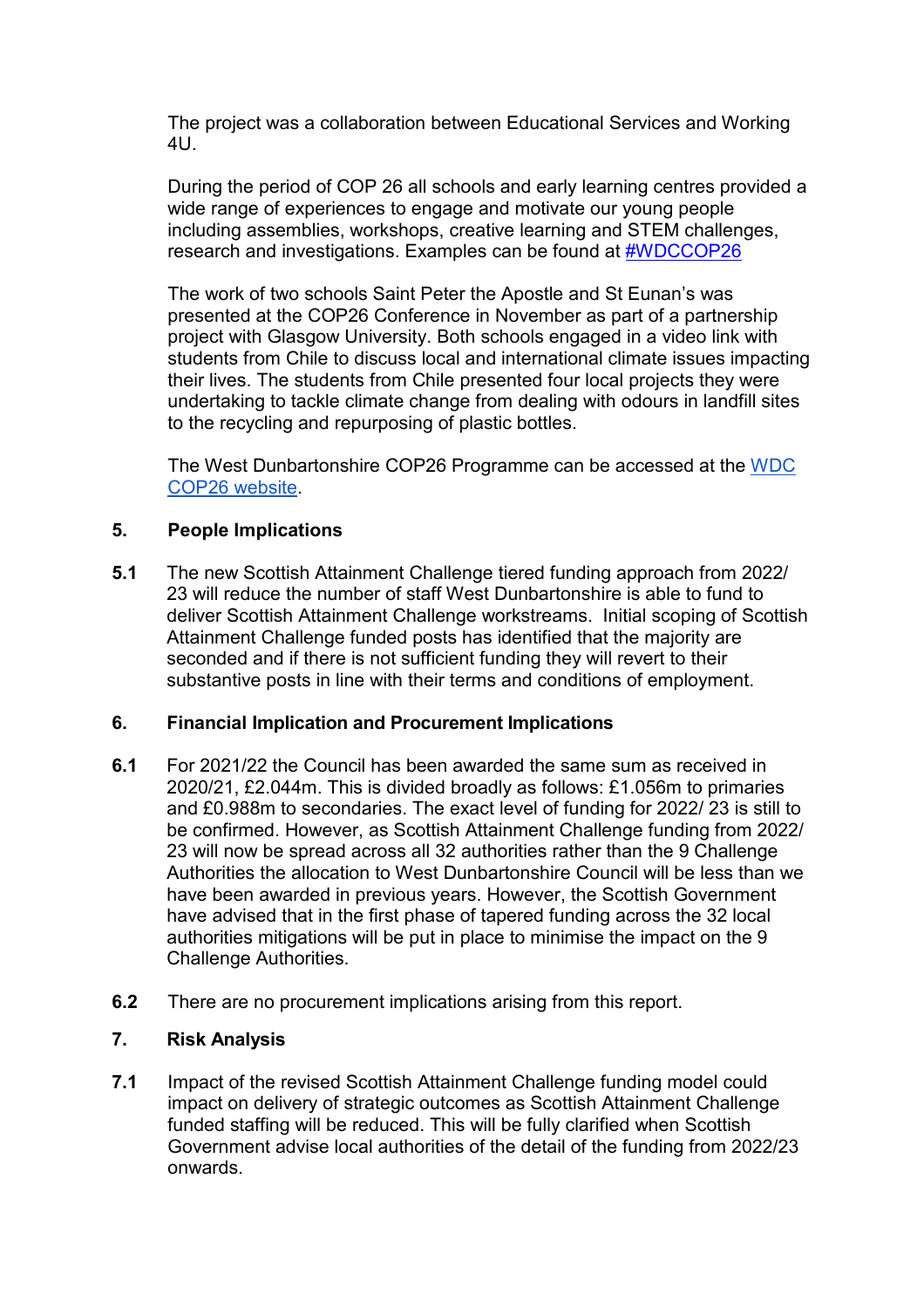**7.2** Failure to implement an authority-wide strategy to raise attainment and secure improvement will disadvantage our young people and may become a reputational risk to the Council.

# **8. Equalities Impact Assessment (EIA)**

- **8.1** An Equalities Impact Assessment Screening has been carried out and no equality issues have been identified **(Appendix 1).**
- **8.2** The Council recognises the diverse needs of learners, parents, guardians and carers and will ensure language and communication needs are carefully considered and met, and that suitable material and resources are accessible.
- **8.3** Building on the established provision of professional learning for staff we will ensure all staff are aware of and able to access appropriate training.
- **8.4** The Council is committed to the health and wellbeing of employees and we will continue to ensure that staff, children and parents are aware of the range of support available from Council Services, including support form psychological services and the measures in place to mitigate any impact on protected groups.

#### **9. Consultation**

- **9.1** In developing these plans there has been consultation with Education Scotland, the Scottish Government, local Trade Unions, parent councils and heads of establishment.
- **9.2** Legal Services and the Section 95 Officer have been consulted in relation to the content of this report.

### **10. Strategic Assessment**

- **10.1** Strong governance and contingency planning in place for the education recovery plan.
- **10.2** This reports reflects the Council's 2017-2022 overarching priority to reduce inequalities for the people of West Dunbartonshire which supports improved outcomes for all learners in our community.

 $\overline{\phantom{a}}$  , and the contribution of the contribution of the contribution of the contribution of the contribution of the contribution of the contribution of the contribution of the contribution of the contribution of the

Laura Mason Chief Education Officer November 2021

### **Person to Contact:** Julie McGrogan, Senior Education Officer, Department of Education, Learning and Attainment, Council Offices, 16 Church Street, Dumbarton, G82 1QL